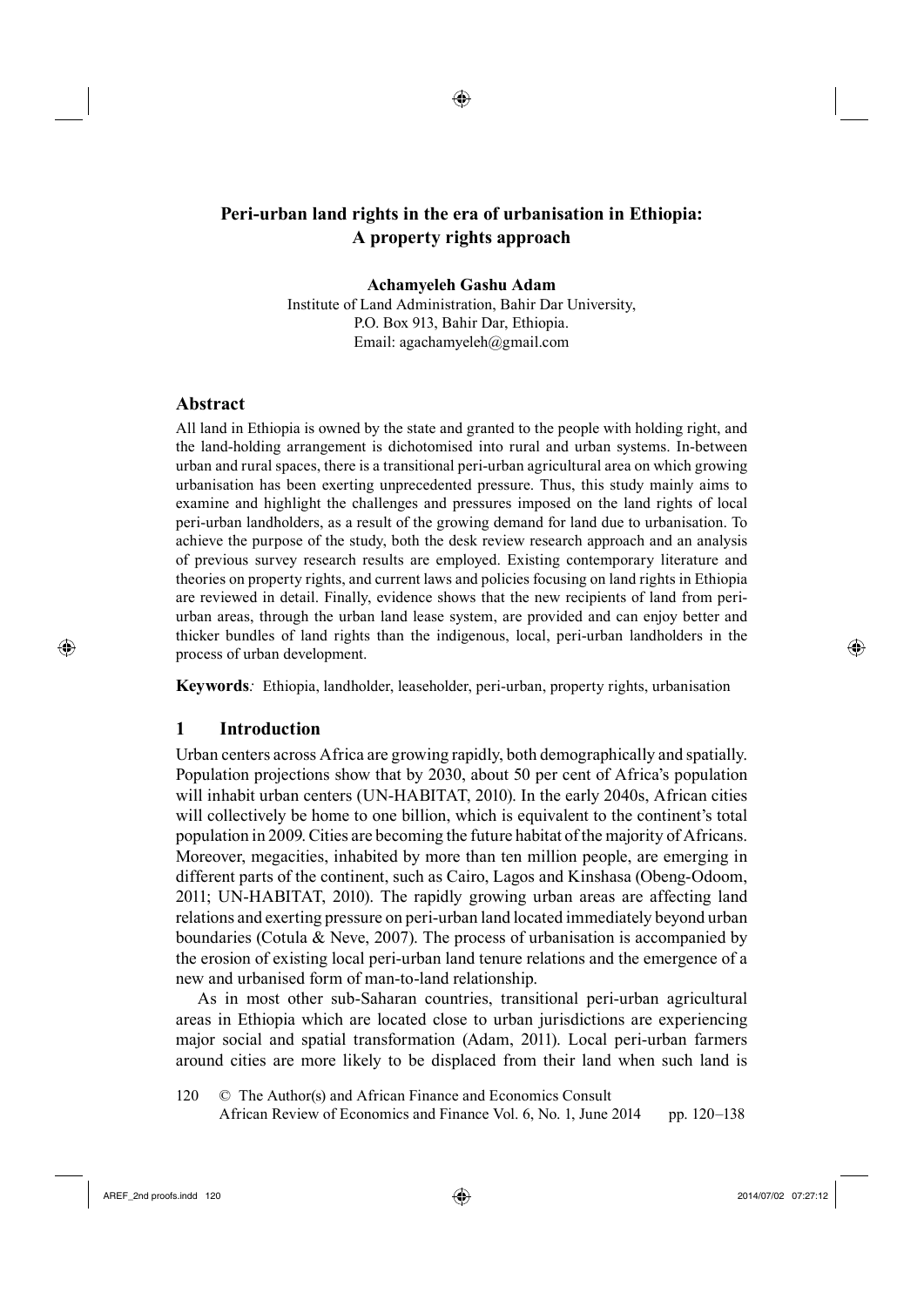required for urban development. Moreover, as urban settlements expand, different groups of people with diverse interests can be drawn and attracted to peri-urban agricultural areas. Existing man-to-land relations and the property/land rights of local peri-urbanites are significantly being affected, and are continuously changing as a result of the heightened rate of urbanisation.

Property rights are sets of actions and behaviours that the possessor/holder of an asset may or may not be prevented from undertaking, in relation to a benefit or income stream (Bromley, 1991). Together, these sets of authorisations or land interests relating to how to use a resource, make up bundle of rights (Rodgers, 2009). The most common elements in the bundle of rights are the right to access and use, the right to control and to exclude non-owners, and the right to transfer (Schlager & Ostrom, 1992; FAO, 2002). The content of property rights exercised by rightholders vary from country to country, depending on national legislation (Deininger, 2003), history, and other political choices (Boydell & Arvanitakis, 2012). Legislation and provisions determine who has which rights to enjoy the benefit streams that emerge from the use of those assets. Therefore, sets of land rights (as a collective or in part) can be assigned to an individual, group of individuals collectively, or to nobody, based on national legislation. In addition, property rights can also pertain specifically to the land or to a development on it (Payne, 1997).

From the property rights assignment point of view, article 40 (3) of the 1995 Constitution of Federal Democratic Republic of Ethiopia (FDRE) asserts that all land in Ethiopia belongs to the state and to the peoples of Ethiopia. Individuals are entitled to access land via holding (usufruct) rights (FDRE, 1995). The landholding arrangement is bifurcated into rural and urban systems, based on the usual spatial rural–urban demarcation. The rural land-holding system applies to those agricultural lands located in a rural jurisdiction, where land can be provided free of charge, for lifetime use, to those who want to engage in agricultural activities to earn their livelihood (FDRE, 2005b). In urban territories, a leasehold arrangement is the only formal land-supply mechanism which accommodates the growing demand for land, for use in different urban development purposes (FDRE, 2011). However, in-between the two geographical spaces there is transitional peri-urban land held by local peri-urban farmers which is strongly subjected to change and to pressure from urbanisation.

Land in peri-urban areas is in high demand, specifically for urban development purposes. In response to the growing demand for such land, the Ethiopian government has been largely expropriating land from peri-urban areas and reassigning it to urbanites. Land rights in the peri-urban areas of Ethiopia are rapidly changing from the rural holding system to the urban leasehold system. Therefore, the primary purpose of this study is to highlight the challenges which urbanisation and urban development pose to the land rights of local, peri-urban landholders who are engaged in agricultural activity, and how this impacts their property rights. The article also focuses on how and by which rights Ethiopian landholders in general and peri-urban

⊕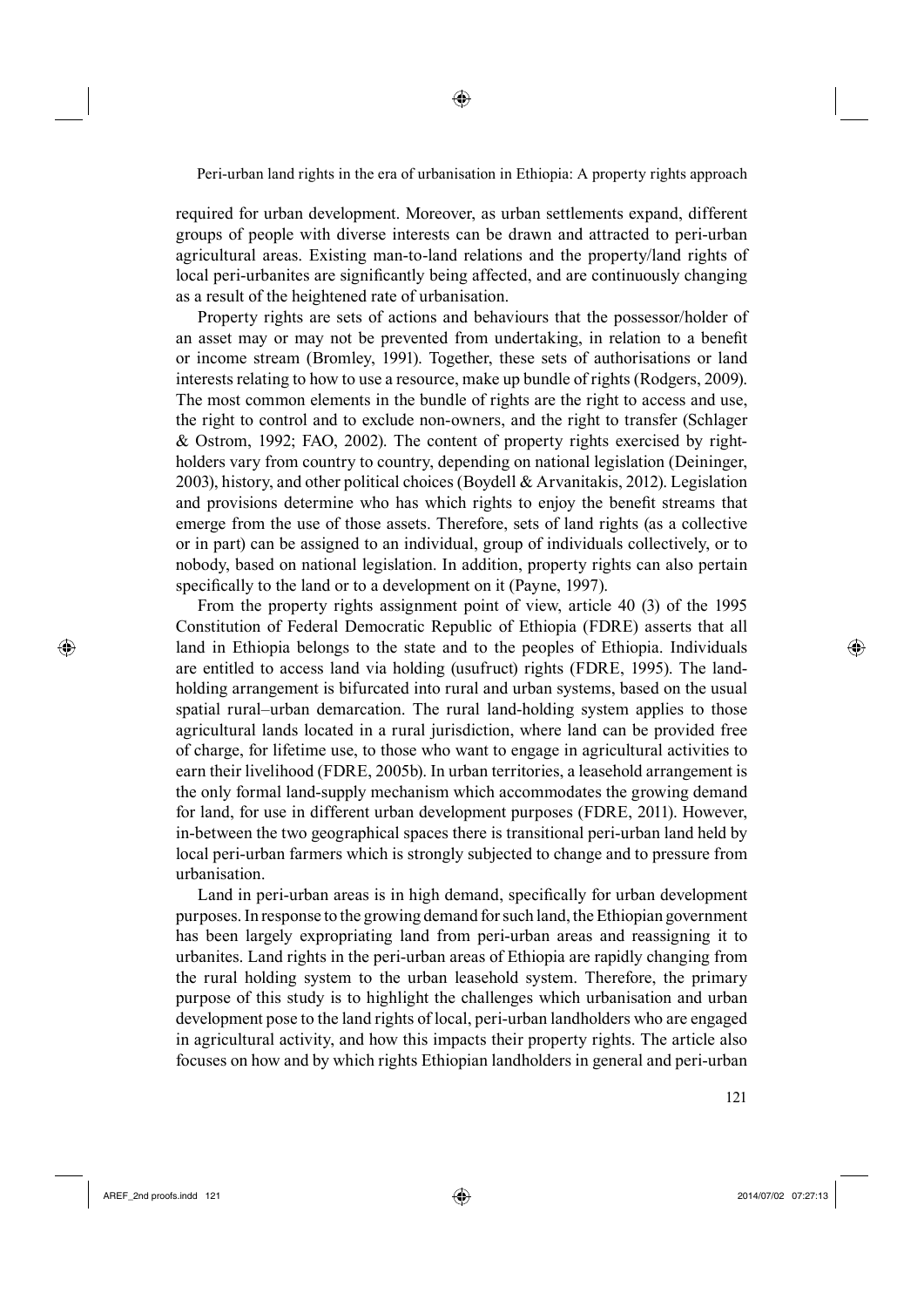landholders in particular are connected to the land. This study differs from existing recent research on land rights in Ethiopia (e.g., Adal, 2002; Crewett *et al.*, 2008; Ambaye, 2012) which tended to analyse the nature of property rights under three different political regimes in Ethiopia. This study also differs from recent research which focused entirely on large-scale agricultural land-grabbing in remote rural areas of Ethiopia (Makki & Geisler, 2011). The study therefore fills an important gap in explaining the effect urbanisation has on man-to-land relationships in peri-urban areas where the property system is vibrant and is changing institutionally.

◈

This study is divided into five sections: The introduction is followed by a section explaining the methodology and analytical framework used in this study. The third section elaborates on the nature of land rights in Ethiopia, from the perspective of the property rights analytical framework. The fourth section investigates the pattern of land rights in the peri-urban areas of Ethiopia. The final section comprises a conclusion, which highlights the main findings of the study.

### **2 Methodology and analytical framework**

This research employed both a desk review research approach and a study of previous survey research results. Desk reviews are mainly dependent on an analysis of the existing literature and theories on property rights, as well as current laws and policies focusing on land rights in Ethiopia. Such research helps to explain existing issues with facts obtained from a wide variety of secondary sources of data (UNDP, 2007). Thus, the review materials used in this research included journal articles, books, legal and policy papers, and other documents relevant to the study. A property rights analytical framework was employed to analyse the provisos of land rights in the bifurcated rural and urban land-holding arrangements of Ethiopia. The link between urbanisation and the man-to-land relationship is explained using this same framework.

Property right is a socially recognised and enforceable individual or group interest exerted over an asset (Ostrom, 1999). It broadly shows relationships between individuals, groups and the government, with respect to land and its resources. It is through rights that a person/groups of persons can be linked to a plot of land (see Figure 1). Each plot of land has its own unique set of property rights which are bound together as a bundle of rights (the right to exclude non-owners from access, the right to appropriate the stream of rents from use and investments in the resource, and the right to sell/transfer permanently to another party, etc., (see Libecap, 1989). The bundle of rights can also describe the quantity or thickness of rights and the duration of rights attached to land (FAO, 2002).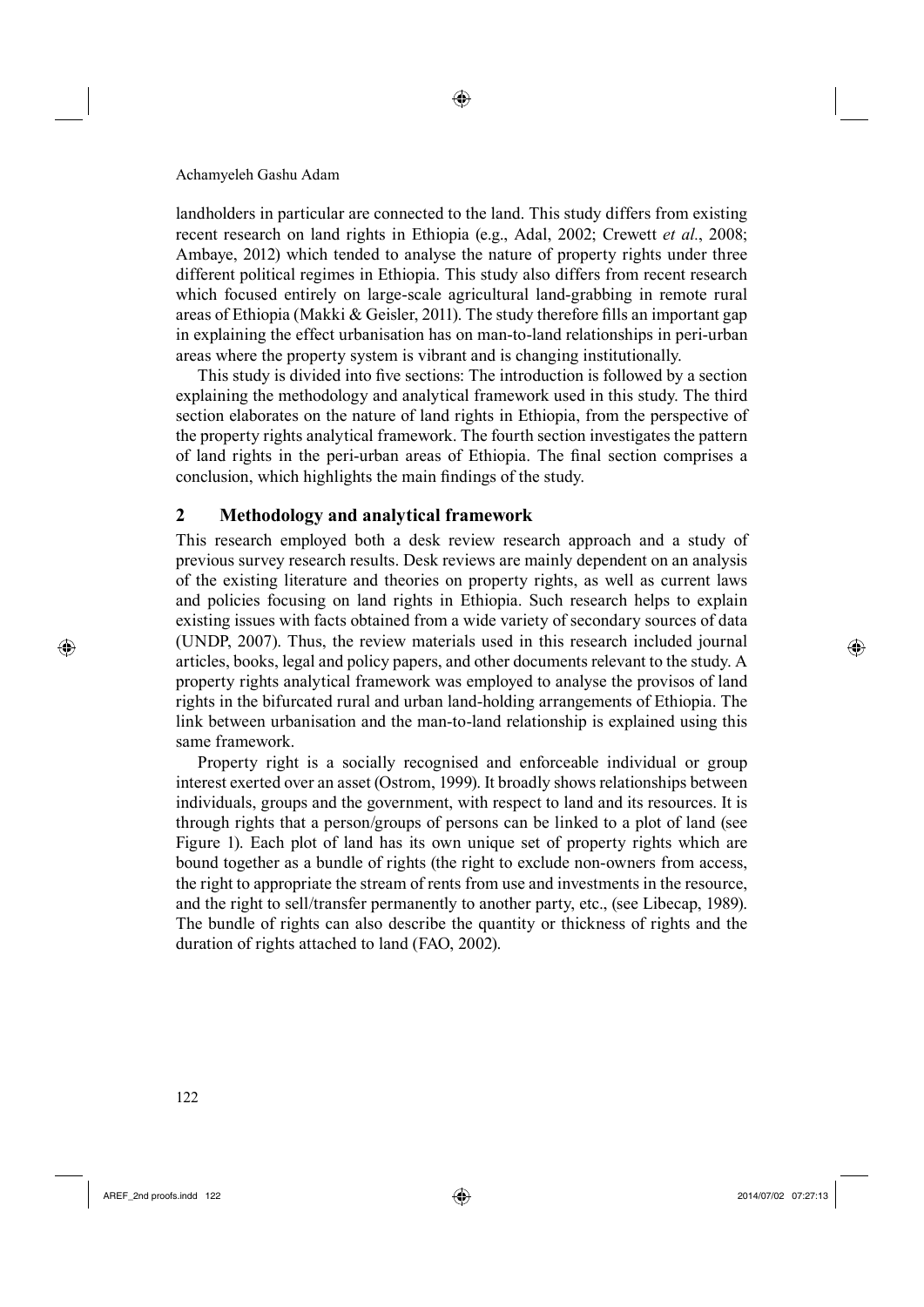

**Figure 1: Man-to-land connections through property rights**

Source: Henssen (1995, pp. 2)

Property rights serve as a medium for connecting a person/subject and the land/ object (see Figure 1). It is not the piece of land or the resource itself that is owned/ possessed, but the rights connected to the use of the land or resource (Alchian & Demsetz, 1973). A plot of land will nearly always have one or more rights attached to it as a bundle of rights. The right of ownership is very strong, it is commonly connected with land and executed by the legal owner/holder, according to the legislation in the country in question. If the link between land and a right-holder is missing, no individual holds property rights to the land. In such a case open access to land emerges, by which everyone is free to utilise resource benefits without limit. This may, however, lead to the overexploitation or abuse of resources (Hardin, 1968). In terms of the open access system, therefore, the connection between the land owner/holder and the parcel of land is direct, without property rights functioning as a medium between the two parties (Mattson, 2004).

Property rights are social institutions which comprise systems of allocation in respect of the rights, responsibilities and duties of individuals or groups to specific assets, such as parcels of land (Snare, 1972). For every right an individual or a group holds, there is also a rule that defines an individual's or group's interest over an asset. The rules related to property rights can derive from either formal or informal institutions. Formal property rights are derived from statutory laws such as constitutional provisions, statutes and judicial rulings, and are enforced by the state. Informal/customary rights are derived from customs and conventions, and are enforced by customary authorities (Aredo, 2003). Land, in the customary system, is usually held by clan leaders and accessed on the basis of group membership and social status in the clan (Cotula & Neve, 2007).

The attributes of rights within the bundle can be split into five different levels of actions and restrictions, ranged in order from the least authority of 'access' with a lot

 $\frac{1}{2}$  123

⊕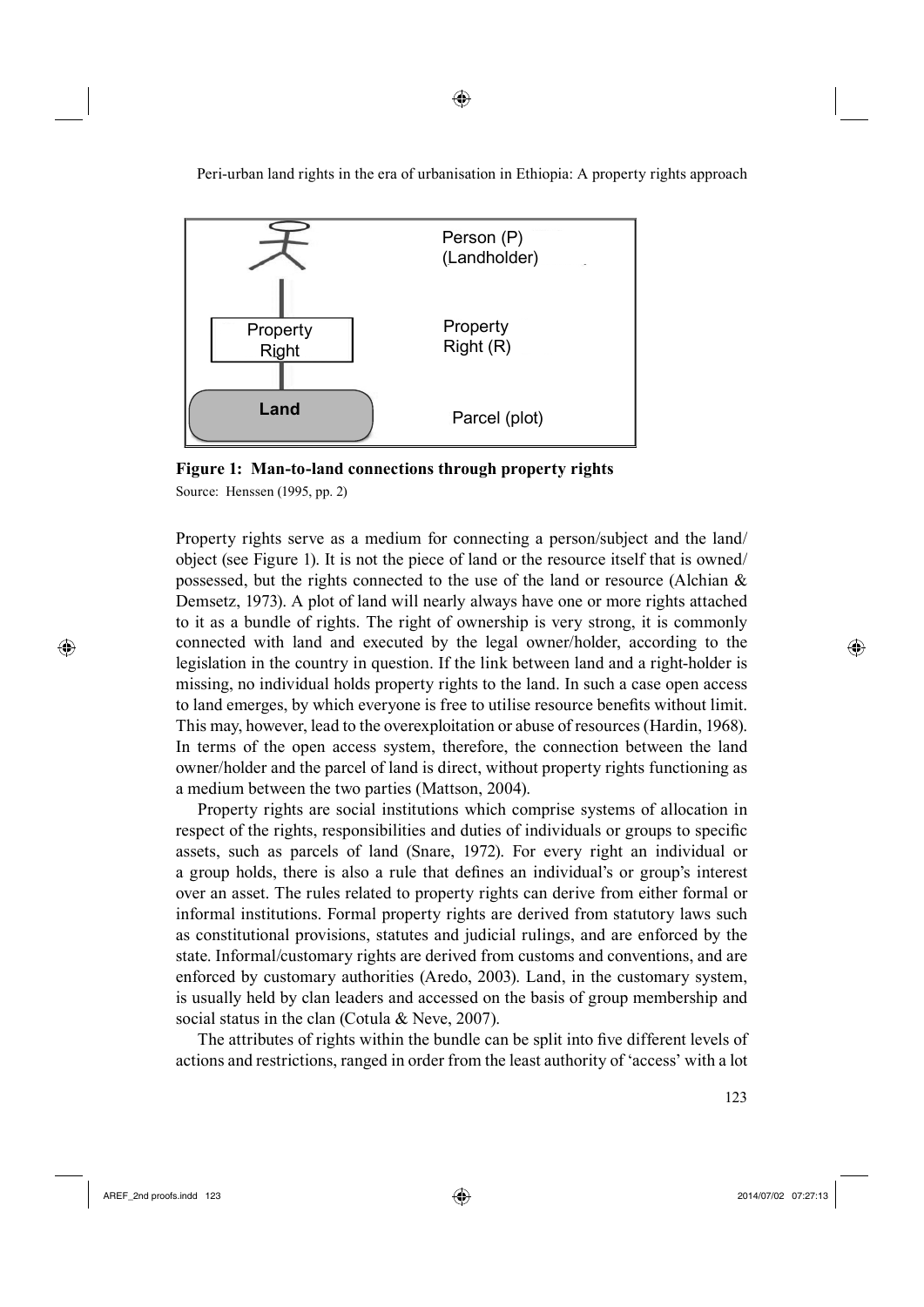of restrictions, to the greatest authority of 'alienation' with less restrictions, which usually equates to ownership (Schlager  $\&$  Ostrom, 1992). The five categories of rights include the right to access, withdrawal, management, exclusion and alienation. The right of alienation is the highest-level right; it usually equates to ownership rights and is practised in a private property system. These rights can be separately assigned to different individuals, cumulatively to collectives or to single individuals as full ownership rights (Ostrom, 1999).

◈

- a. Access right: The right to enter a defined physical area and enjoy non-subtractive benefits (e.g., hiking, canoeing, sitting in the sun);
- b. Withdrawal right: The right to obtain resource units or products of a resource system (e.g., catching fish, diverting water);
- c. Management right: The right to regulate and improve the resource providing units for withdrawal, i.e., to determine how, when, and where harvesting from a resource may occur, and whether and how the structure of a resource may be changed;
- d. Exclusion right: The right to exclude any particular person wanting to assert access, withdrawal and management rights; and
- e. Alienation right: The right to transfer, for a period or forever, of any or all of the above rights.

Attached to the above lists of rights are five distinctive right-holder classes at different levels of authority when it comes to exercising those rights. These rightholders with their different levels of authority are authorised entrants, authorised users, claimants, appropriators and owners respectively (Schlager & Ostrom, 1992). The difference in the positions of right-holders (users) and their respective actions can be ascertained by comparing owners who hold alienation with a complete set of rights, to all other right holders who do not hold a complete set of rights (see Table 1).

|               | <b>Rights holders</b> |                                 |  |                            |              |
|---------------|-----------------------|---------------------------------|--|----------------------------|--------------|
| <b>Rights</b> | entrant               | Authorised   Authorised<br>user |  | <b>Claimant</b> Proprietor | <b>Owner</b> |
| Access        |                       |                                 |  |                            |              |
| Withdrawal    |                       |                                 |  |                            |              |
| Management    |                       |                                 |  |                            |              |
| Exclusion     |                       |                                 |  |                            |              |
| Alienation    |                       |                                 |  |                            |              |

### **Table 1: Rights and rights holders**

Source: Schlager and Ostrom (1992, p. 252)

 $AREF\_2$ nd proofs.indd 124 2014/07/02 07:27:13

⊕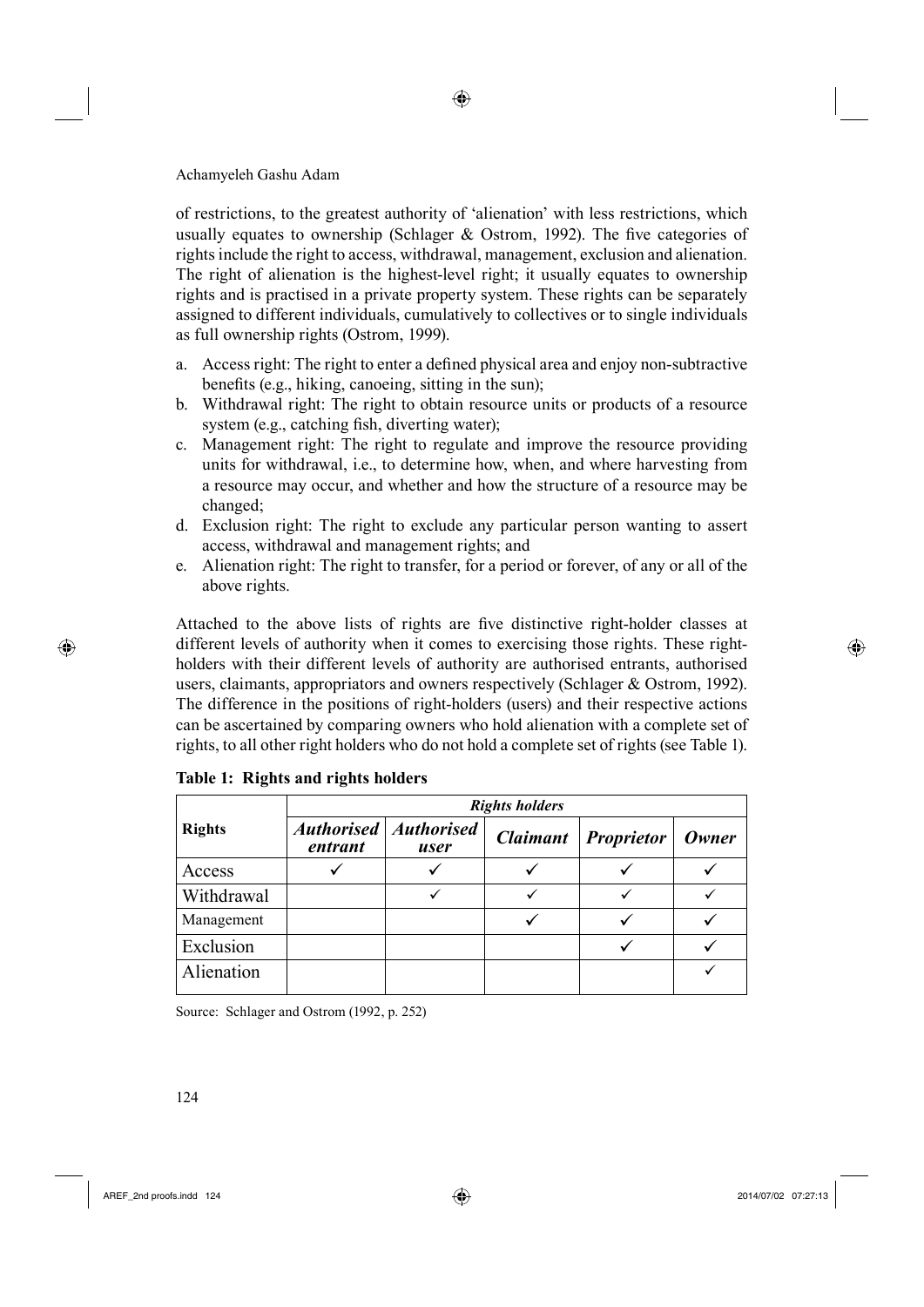- 1. *Authorised entrants* are those users who can get access to a resource in a very limited sense, such as a person who buys an operational right to enter and enjoy the natural beauty of a park, but does not have the right to harvest forest products or remove flowers from a park. Such a user solely holds access rights.
- 2. *Authorised users* are people who can access a resource and withdraw products. They have access and withdrawal rights, but lack the authority to devise their own harvesting rules.
- 3. *Claimants* possess the operational rights of access and withdrawal, plus the right to manage a resource. Claimants' rights include decision-making powers concerning the construction and maintenance of facilities, as well as the authority to devise limits on withdrawal rights. Claimants do not, however, have the right to exclude others from using the resource.
- 4. *Proprietors* hold the same rights as claimants, in addition to having the right to determine who may access and harvest from a resource. They also dispose of exclusion rights. Most of what are known as common property regimes fall in this category. However, proprietors do not possess the right to sell rights, even though they most frequently have the right to bequeath such rights to members of their family.
- 5. *Owners* possess the right of alienation and hold all other rights, such as access, withdrawal, management and exclusion.

The quantity of the rights exercised by property holders affects the incentives individuals face, the types of actions they take, and the outcomes they achieve (Cole & Ostrom, 2012). Exclusion rights for both proprietors and owners produce strong incentives to make current investments in resources, because proprietors and owners can decide who can and cannot enter a resource, or they can capture for themselves for their offspring benefits from investments they make in a resource. In addition, owners and proprietors can devise their own access rights that allow them to capture the benefits produced by the withdrawal rights.

The allocation of rights varies from one property rights regime to another. Rightholders or users of rights in a given property regime can exercise the rights within a bundle either separately or cumulatively, depending on the level of authority provided. Property rights regimes describe how rights to a particular resource are assigned and defined (Ekbäck, 2009). A property rights regime can also describe how the different attributes are distributed among the rights holders. Based on the possibility of assigning property right elements, four property right regimes are identified (Bromley, 1989, p. 872):

- a. *Open access*: it is a non-property system by which all rights are held by no one. In this property regime, there is no defined group of users/owners and so the benefit stream is available to anyone.
- b. *Common property*: all rights are assigned to a community/group of individuals collectively. The management group (collective owners) has the right to exclude non-members, and non-members have a duty to abide by such an exclusion.

AREF\_2nd proofs.indd 125 2014/07/02 07:27:13

⊕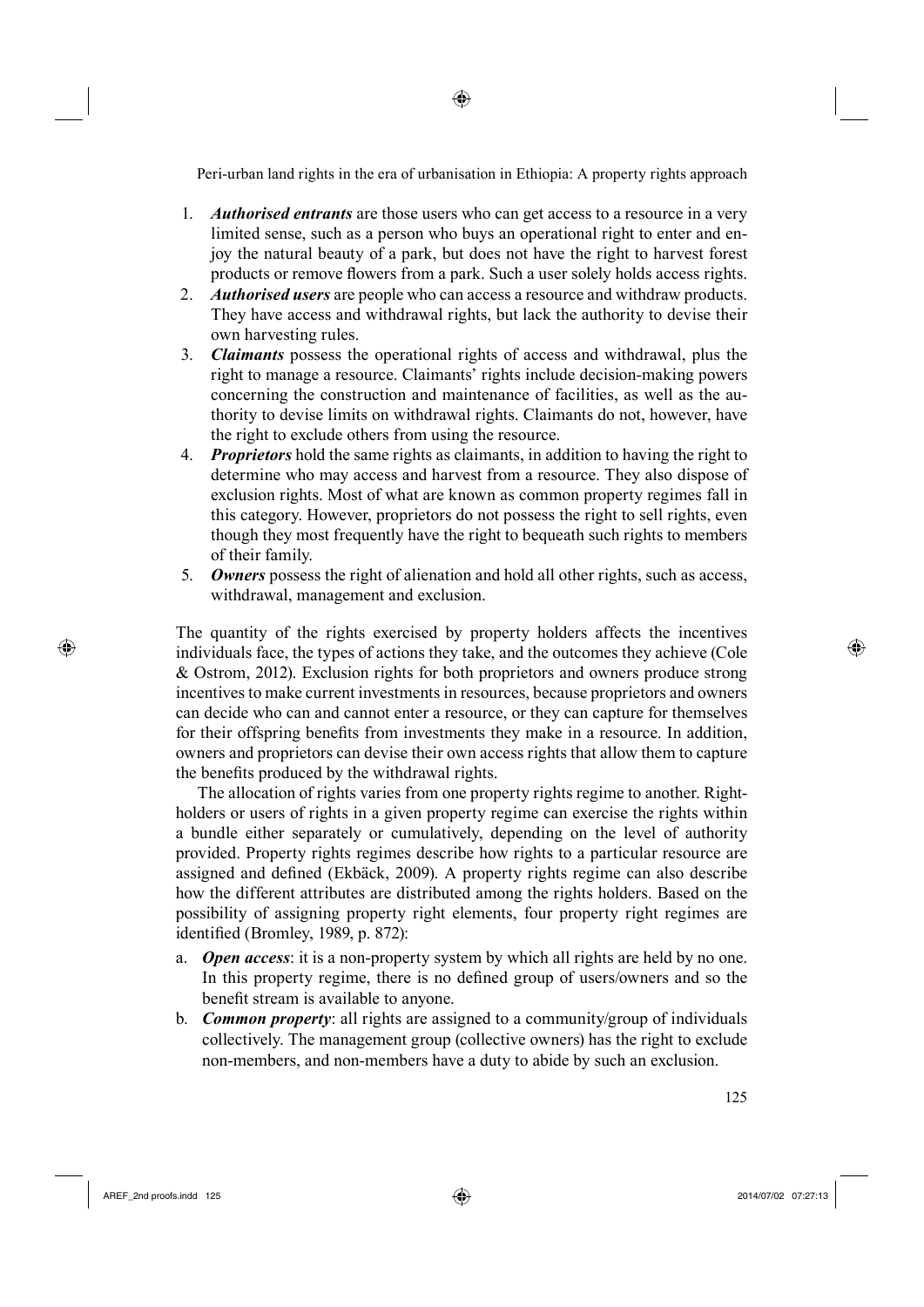- c. *State property*: it is a property system over which the state exercises ownership and governance. In a state property regime, individuals have the duty to observe use/access rules as determined by the controlling/managing agency. Agencies have the right to determine use/access rules.
- *d. Private property*: all elements of property rights are assigned to individual or legal persons such as companies. Right-holders have a right to undertake socially acceptable uses, and have a duty to refrain from socially unacceptable uses.

A private property system which is typically characterised by the alienation of land rights is often considered superior to the other property systems listed above (Demsetz, 1967). Exercising the right of alienation implies that an individual (i.e., owner) can exercise the full set of rights and can transfer any or all sets of rights for a period or permanently. Thus, the possibility of excluding and transferring land rights can generate incentives that tend to lead to higher levels of productivity than other forms of property management (Cole & Ostrom, 2012). The right to transfer land rights can produce a strong incentive for owners to undertake long-term investments on the land. Transferability rights can also ensure that resources are allocated from low to high-yield uses. Moreover, the transferability of land rights permits a resource to be shifted from a less productive to a more productive use.

# **3 Land rights in Ethiopia from a property rights perspective**

The issue of land rights in Ethiopia has been a vital and sensitive topic throughout the country's history. Ethiopia has a long legacy of state intervention in land-to-man relationships (Crewett *et al.*, 2008). The country differs somewhat from a number of other African countries in respect of its property rights system (Jemma, 2004). As Ethiopia was never colonised, it does not have the kind of colonial heritage or legacy which is pertinent in other sub-Saharan African countries and societies – there was no land grabbing by foreigners, and therefore no system to contribute to the establishment of a private property right system. Moreover, the state in Ethiopia has exerted considerable influence on traditional or customary land rights throughout different political regimes (Jemma, 2004).

151From a property rights regime perspective, the history of Ethiopia is divided into three regimes (Adal, 2002): the pre-1974 imperial regime; the *Derg* regime (1974– 1991); and the current land tenure regime, post-1991. The pre-1974 land right system was characterised by a feudalistic man-to-land relationship, with major inequities based on social class. During the imperial regime land was in the hands of a few individuals or groups of individuals such as the nobility, government bureaucrats, the military and the church. The largest proportions of the population consisted of landless tenants who were subjected to exploitation by land owners. As in many other countries, Ethiopia's land-related tensions were among the key sources of social conflict and political unrest in the early 1970s, culminating in the military coup of 1974 that overthrew the imperial regime.

5126

AREF\_2nd proofs.indd 126 2014/07/02 07:27:13

⊕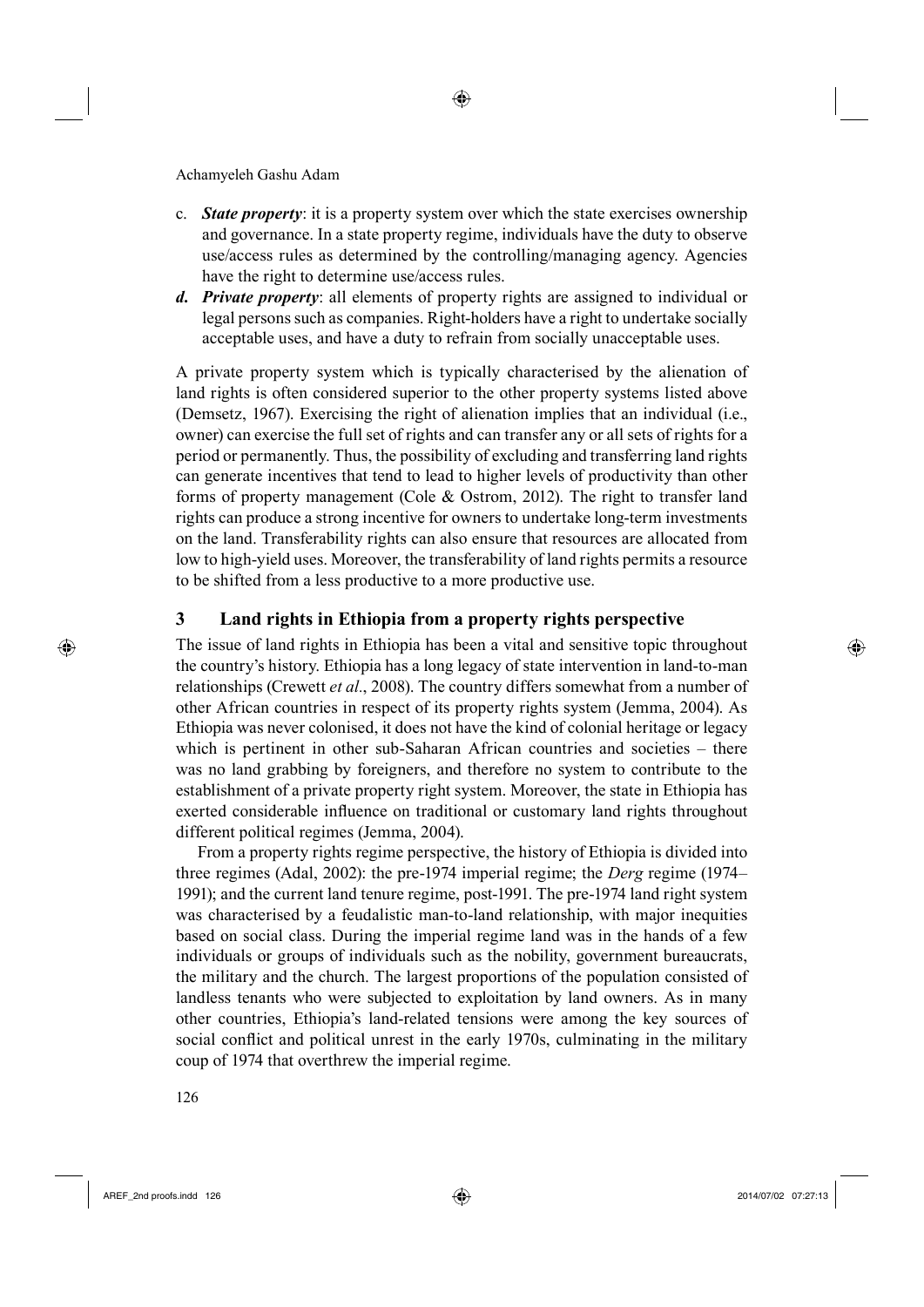The *Derg* government that emerged from the coup abolished the feudal system of land ownership. In 1975, the new government declared that all land, whether rural or urban, is state property, and organised Marxist structures of collective farming and production. In its new land reform measures it announced and executed a subsequent land redistribution programme that has opened up an avenue for landless tenants to have access to land (Crewett *et al.*, 2008).

The current government, which came into power in 1991, eliminated the Marxist aspects of land use and, at the same time, maintained the notion that land is state property to which Ethiopians are entitled access via usufruct (holding) rights. Article 40 (3) of the 1995 Constitution of Federal Democratic Republic of Ethiopia (FDRE) states that the right to ownership of rural and urban land, as well as of all natural resources, is exclusively vested in the state and in the peoples of Ethiopia (FDRE, 1995). The 1995 constitutional provision asserts state ownership of land and prohibits private ownership. In addition, all national and regional land development policies, legislation and goals are benchmarked on the total and complete state ownership of land. According to the 1995 federal constitution, Ethiopia is a federal state composed of nine autonomous regional states and two city administration councils (see Figure 2).



**Figure 2: Regional states of Ethiopia** Source: Author.

The state as the owner of land assigns holding rights to the people, mainly without the right of alienation by sale. The way of assigning land rights differs for rural and urban land, and the property system is bifurcated into rural holding/usufruct right

⊕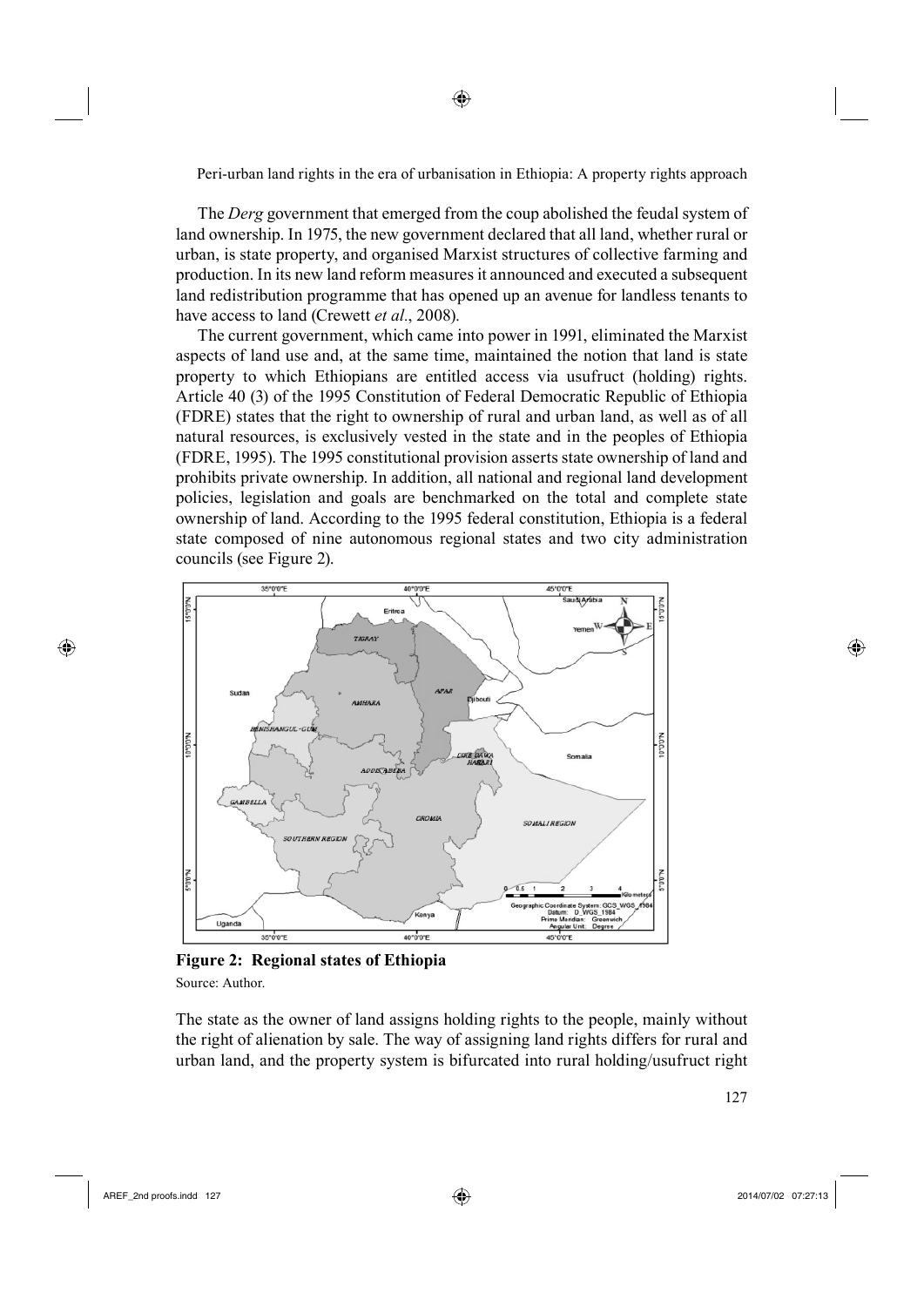and leasehold right (see Figure 3). Rural land can be granted, with holding rights, free of charge and without a time limit. Any resident of the rural areas who wants to engage in farming activity for his/her livelihood can receive holding rights to plots of rual land for his/her lifetime (FDRE, 2005b). Those who receive rural land for agricultural purposes have the authority to use and harvest the land, to rent it out, donate it, bequeath it and do sharecropping, but cannot sell or mortgage the land. Urban land assignment is carried out by means of the leasehold rights system (FDRE, 2011). Rights to urban land can be transferred through a lease contract, with a fee payable, for the duration specified in the lease contract. Urban land leaseholders can exercise the right to develop on it, the right to bequeath it, the right to donate it, the right to use or develop on it, and the right to use the land as a security for a loan, along with the right to sell any improvements on such land. Therefore, the land-holding arrangement in Ethiopia is divided into rural and urban, with different legislations and institutions governing in each.



**Figure 3: Man-land relationships in the context of Ethiopia**  Source: Amended from Henssen (1995)

The power to assign land rights to the people, in accordance with the federal land laws, is given to the regional states. Article 52(2) of the Constitution of the Federal Democratic Republic of Ethiopia empowers regional states to administer land and natural resources within their boundaries, in accordance with federal law (FDRE, 2005b and 1995). Regional states are also empowered to issue their own regional land legislation within the framework of federal legislations. Most regional states have made use of the powers vested in them to formulate their regional land tenure policies in accordance with federal land legislation. All regional land policies validate state ownership of land and the land-holding arrangement is also divided into rural and urban.

In this study, the rights exercised by both rural and urban landholders are analysed using a property rights analytical framework, with the aim of describing the pattern of land right reassignment and transfer from peri-urban areas, for urban purposes.

5128

AREF\_2nd proofs.indd 128 2014/07/02 07:27:14

⊕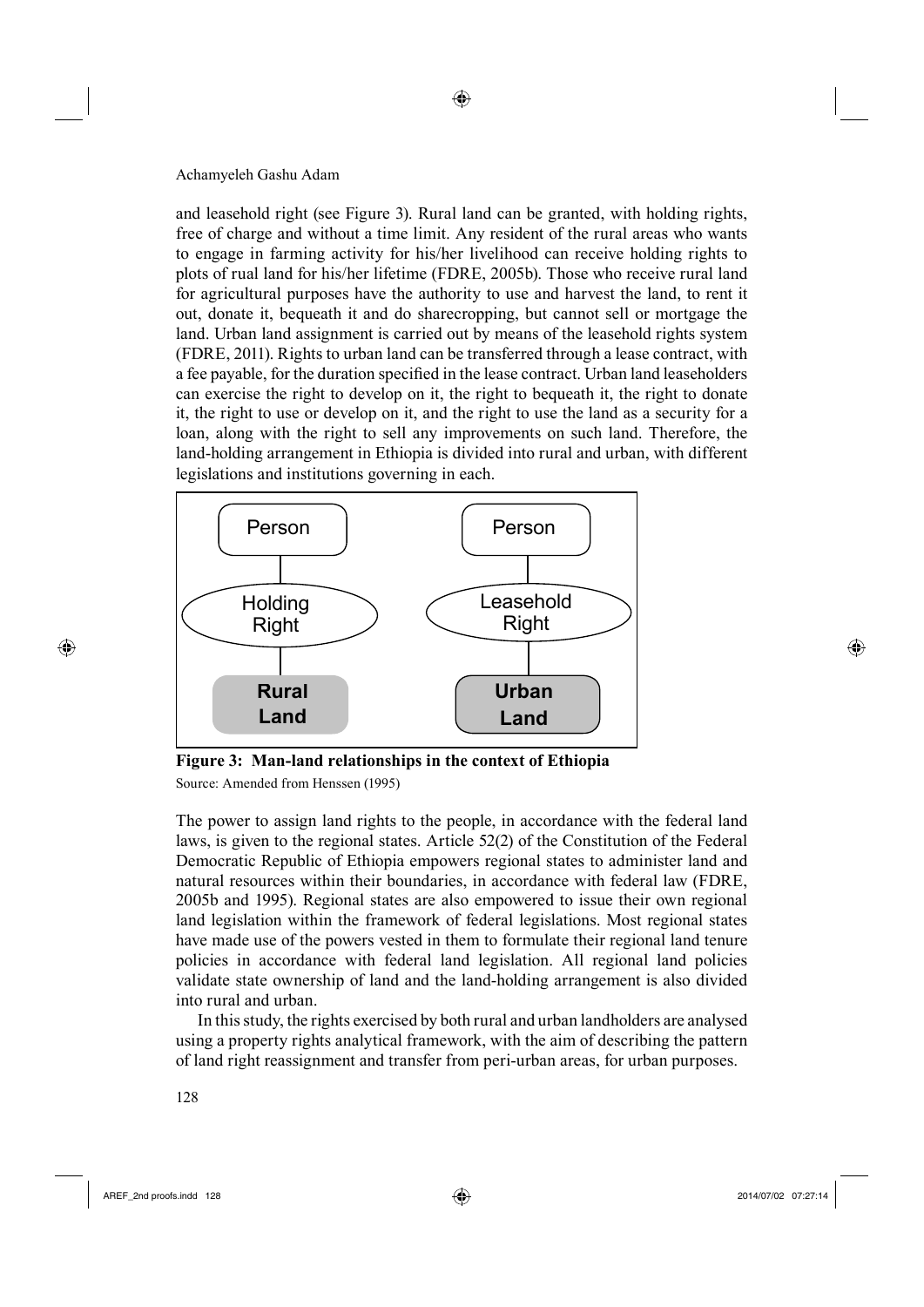◈

### *3.1 Analysis of rural land-holding rights*

Rural land rights, both at federal and regional level, are governed by rural land administration and use proclamations. All regional states' rural land administration and use proclamations, issued at various historic stages, grant agricultural land to all rural residents of their respective regions, free of charge, as a holding right. For instance, article 6(1) of Amhara National Regional State's (ANRS) land administration and use proclamation, 133/2006, states that any resident of the rural areas whose livelihood depends on agriculture, and who is above the age of 18 years, shall have the right to obtain land as a holding right, without any discrimination based on gender or any other basis, and for free (ANRS, 2006). The land rights specified as parts of holding rights are the right to use; the right to create an asset on the land; the right to transfer an asset s/he created by gift or inheritance; and the right not to be displaced from such holdings. The duration for exercising holding right is not specified in either the federal or the regional legislation pertaining to land. Thus, the rural landholder is assumed to exercise the holding right without time limit.

155Therefore, the contents of rural holding rights from the property rights perspective include rights ordered from access to exclusion and granted to be fully exercised. The rural landholder has a right to use the land for agriculture and natural resource development, to decide what to crop(s) to grow, to withdraw products from it, and to maintain the productivity and fertility of the land. The landholder also has the right to protect and exclude others who want to assert access, withdrawal and management rights on their holding. However, the right to transfer the rural holding right, either for a period of time or forever, is highly restricted.

It is clearly stated in the constitution that rural land should neither be transferred permanently through sale, nor be used as collateral for borrowing money (FDRE, 1995). The permanent transfer of rural land-holding rights is only possible through inheritance and a gift to a family member (FDRE, 2005b; ANRS, 2006). Upon the death of the landholder, the holding rights can be shared among the heirs. If there is a will where land is to be divided among heirs, will is treated as a transfer application, and the land administration office subdivides the rights among the heirs. If there is no will the case is taken to a civil court, which decides who the rightful heirs are and how much they stand to inherit. The court's decision is treated in the same way as a will. In some cases inheritance rights may also extended beyond the core family, for example, land can be bequeathed to people outside of the family who assisted the landholder in times of need.

When it comes to transferability of land rights by gift, two types of gift are prescribed in the law: One, with conditions, is traditionally called a living inheritance; this is when retired parents give their land to family members, often children, with the condition that the parents have the right to remain on the property and to be supported by the children. The second type is an unconditional gift within the family, since the law stipulates that a landholder is only allowed to donate land

⊕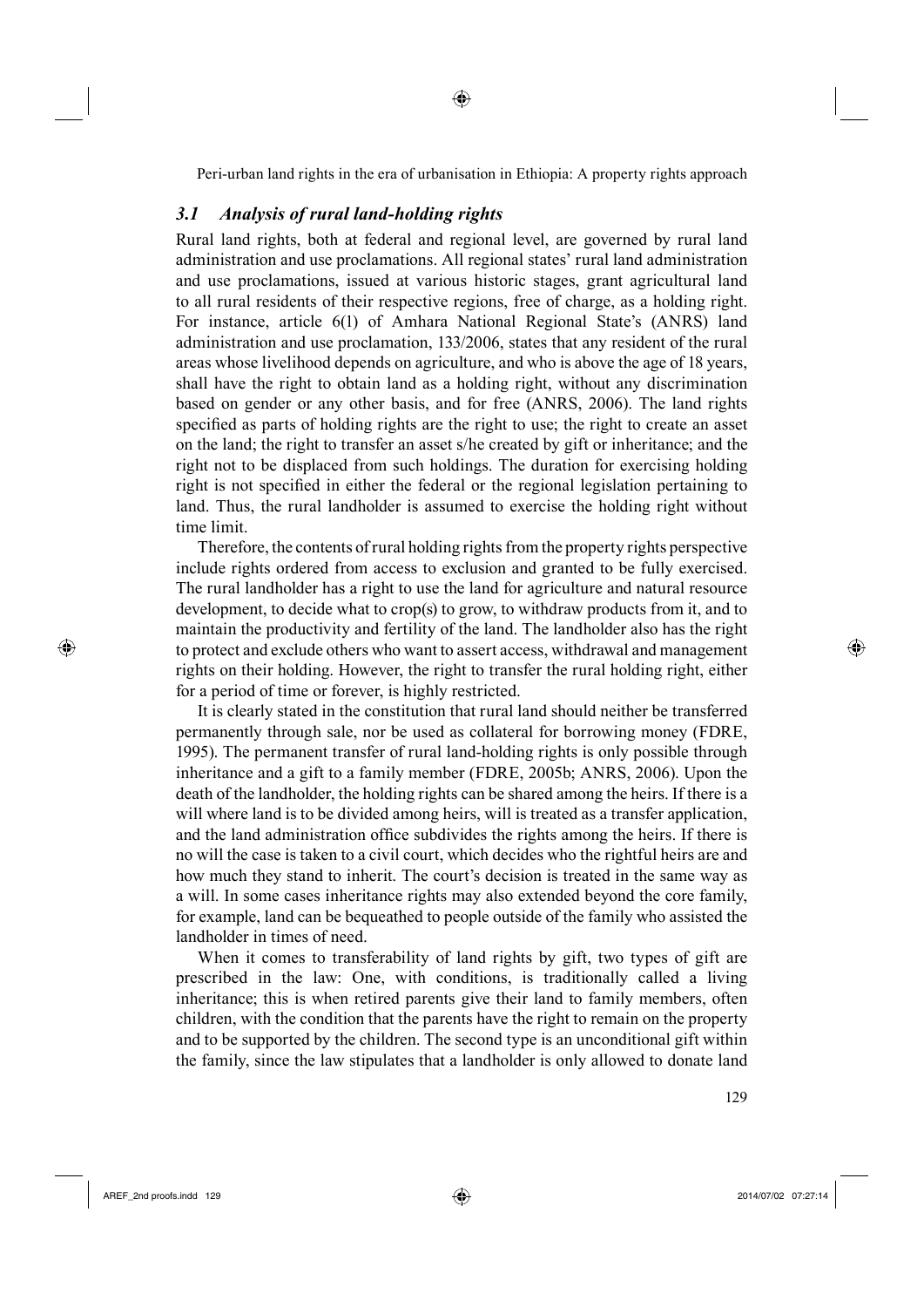to family members. For instance, parents can donate land to their children when they get married, without the precondition that they be supported (ANRS, 2006).

◈

158Holding rights, held jointly by husband and wife, can also be subdivided into two parts in the case of a divorce. Holding rights can also be exchanged for another holding right, if the purpose is to improve the structure and productivity of the land. Therefore, the holding rights of rural land can best be represented by the rights to access, withdrawal, management and exclusion (see Table 2).

| Land rights       | Rural landholder's position            |  |
|-------------------|----------------------------------------|--|
| Access            |                                        |  |
| Withdrawal        |                                        |  |
| Management        |                                        |  |
| Exclusion         |                                        |  |
| Alienation        | Inheritance and gift to family members |  |
| Holder's position | Strong proprietor                      |  |

**Table 2: Rural land rights and landholder's position in Ethiopia**

Source: Adapted from Schlager and Ostrom (1992)

As Table 2 shows, rural landholders have the authority to exercise rights ranging from access to exclusion. In addition, they are entitled to transfer holding right through gifts and bequests (inheritance) to family members. Thus, according to the property rights analytical framework of Schlager and Ostrom, the right-holder who is entitled to exercise these lists of rights can be considered the proprietor. A proprietor is someone who holds the rights exercised by authorised entrants, authorised users and claimants together, and in addition has the authority to determine who may have access and may harvest from a resource (Schlager and Ostrom, 1992; Ostrom, 1999). But rural landholders in Ethiopia have certain additional rights that cannot be exercised by proprietors, such as the right to transfer holding rights to family members through gifts and bequests, and the right of exchange. This shows that the position of the rural landholder is neither that of proprietor nor of owner, but is positioned in-between the two right holders and is known as a *strong proprietor.*

### *3.2 Analysis of urban leasehold rights*

Urban land within the administrative boundary of an urban centre is governed by the urban leasehold system (FDRE, 2011) – a means devised by the state, as the owner of land, to transfer urban land rights to the people through lease agreements with lease price payments. The price of the land to be leased is determined either through tender (auction) or allotment (leasehold right transfer without auction). The land needed for residential housing, business (urban agriculture, industry or services), etc. can only be transferred by tender. However, the administration of the city, based on the decisions of the regional state cabinet, may see land being awarded

130

AREF\_2nd proofs.indd 130 2014/07/02 07:27:14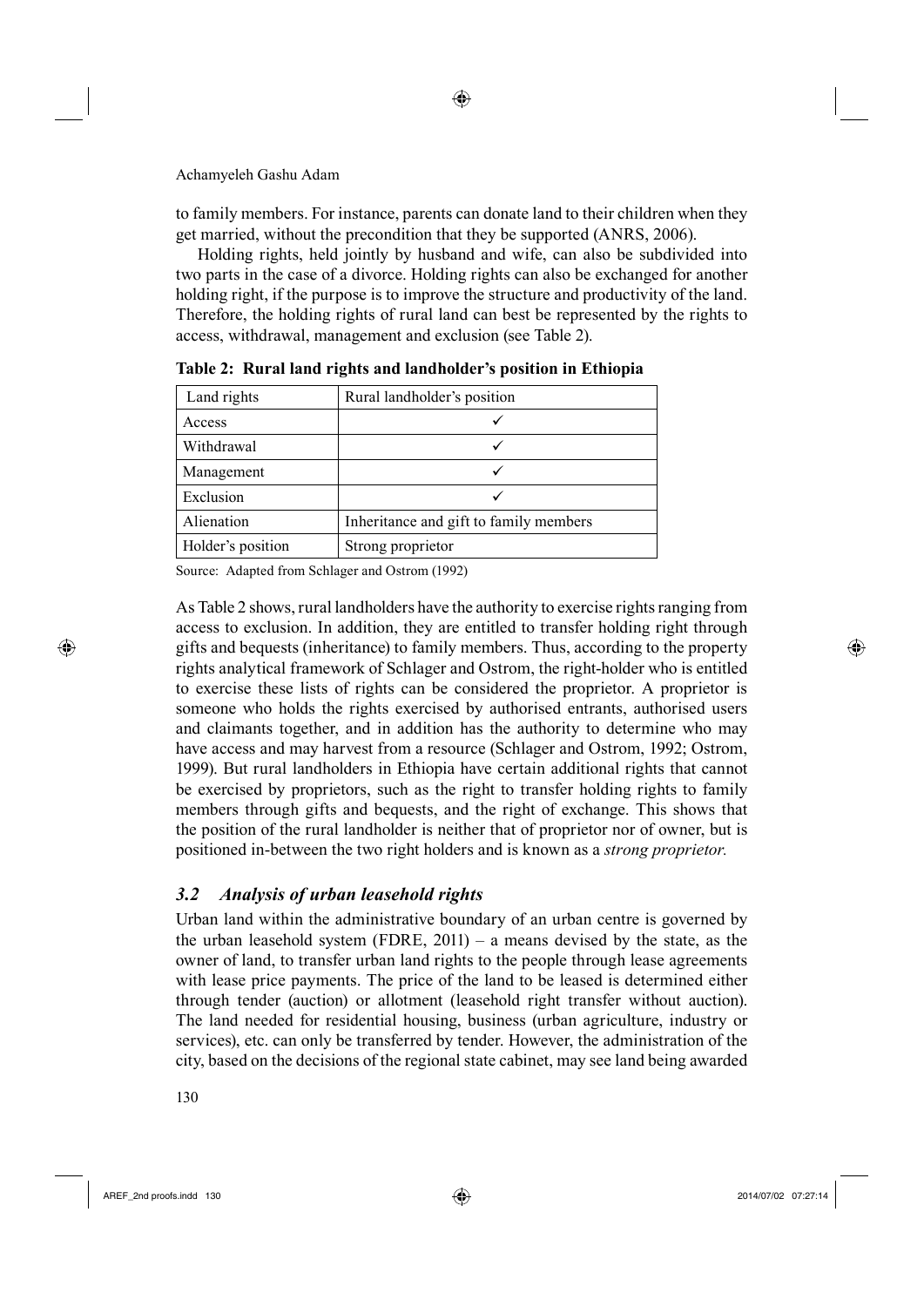through the allotment (without auction) of select areas which are of paramount importance to society, such as government office premises, charitable organisations, public residential housing construction programmes, places of worship or religious institutions, diplomatic missions, etc. In addition, people who are displaced from their homes as a result of urban renewal, or expropriation for other public purposes, are entitled to receive land through allotment. All recipients, except the latter, would pay the lease price based on benchmarks set by the municipality/city administration.

Urban leaseholders who are granted land either through auction or allotment would have to conclude a contract of lease agreement with a regional state representative, most likely from city administration (FDRE, 2011). The details of the lease contract include the date of commencement of construction, the completion date, lease price per m2 , grace period, and the rights and obligations of all the parties. Once the lease contract is signed between the leaseholder and a representative of the state, the leaseholder shall be issued a leasehold right certificate containing the name of the leaseholder, the size and location of the plot, the land use type, the amount of the initial lease price payment, the total amount of the lease price, the date of the final lease payment to be effected, etc.

The duration of leasehold rights varies, depending on the purpose for which the land is requested and the level of urban development. The maximum leaseholding duration is 99 years for the construction of residential houses, science and technology centres, research centres, government offices, and buildings housing charitable organisations and religious institutions. There is a minimum duration of 15 years for urban agricultural land. The lease period can be renewed upon expiry, on the basis of the prevailing benchmark lease price and other requirements at that time. However, the leaseholder may not be entitled to compensation, if the lease period cannot be renewed.

The leasehold right system defines the rights of the leaseholder over urban land, and the obligation to use the land for the prescribed purposes, within the specified time. The leasehold rights provided to the leaseholder include the right to use and develop on the land. The right to transfer leasehold right through inheritance, gift and sale is also permitted, if there is an improvement or development on the leased land. The leasehold right can also legally be used as collateral for borrowing money from the bank – at least for the lease amount already paid (FDRE, 2011).

The specific rights which an urban land leaseholder is permitted to exercise, and the position of the individual leaseholder can be explained/demonstrated using the property rights analytical framework. Leaseholders, after being granted urban land through a lease agreement, have full rights in terms of exercising use, development and management rights. More specifically, leaseholders have the right to decide what and how to build according to plan and in terms of the lease contract. Despite certain restrictions and preconditions, the permanent transfer of lease rights is also permitted under the leasehold system. That means the urban leaseholder is permitted to transfer rights through inheritance, gift and sale, if – and only if – there is a development or an improvement on the leased land. Therefore, the urban land leaseholder can fully

⊕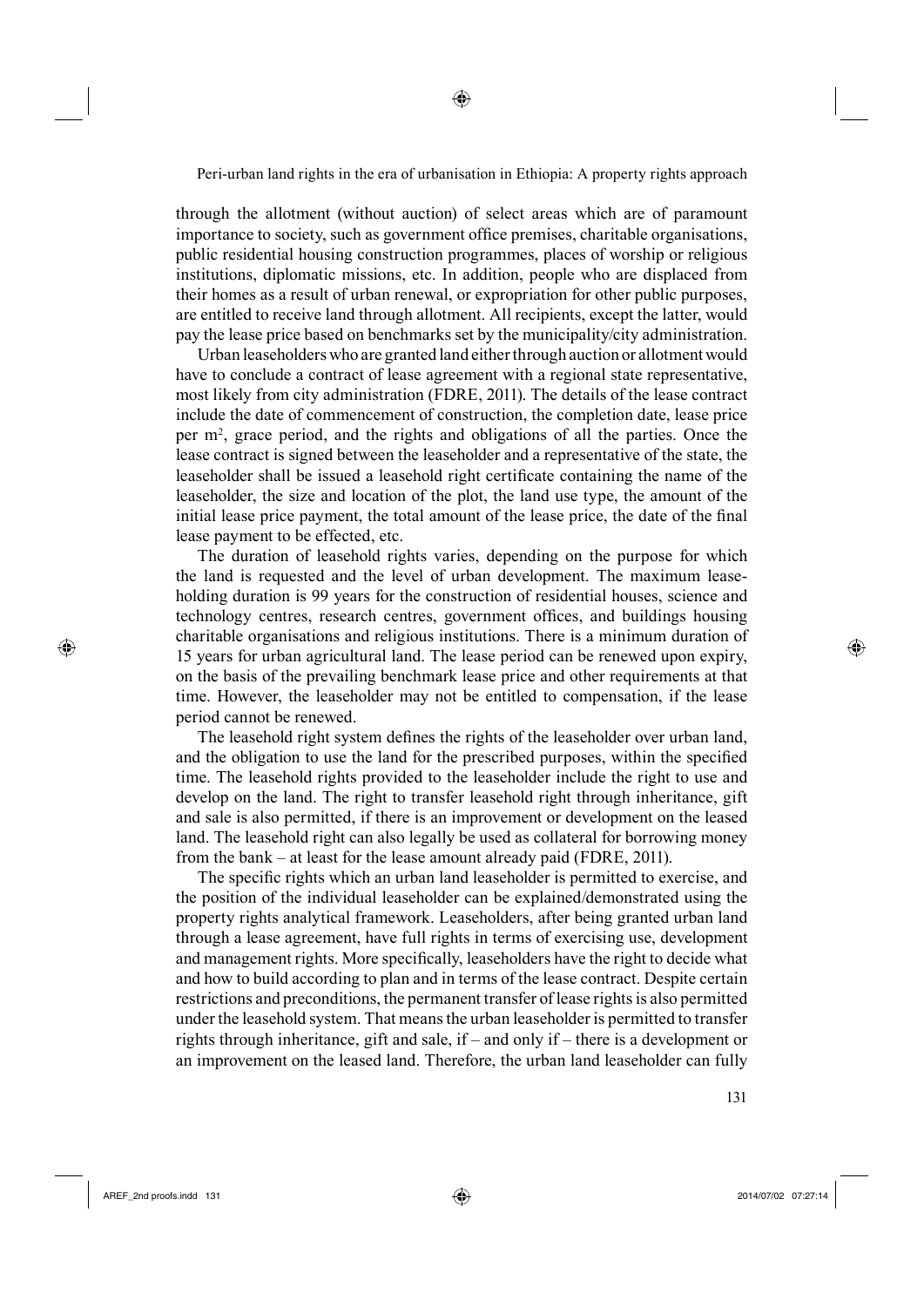exercise rights of access, withdrawal, management and exclusion, but the right of alienation only partially (see Table 3).

| Leasehold rights       | Leaseholder's position                                                                                                                                       |
|------------------------|--------------------------------------------------------------------------------------------------------------------------------------------------------------|
| Access                 |                                                                                                                                                              |
| Withdrawal             | ✓                                                                                                                                                            |
| Management             |                                                                                                                                                              |
| Exclusion              | ✓                                                                                                                                                            |
| Alienation             | Improvements on land can be transferred through<br>bequest, gift, sale; and the lease right can also be<br>used as collateral to borrow money from the bank. |
| Leaseholder's position | Weak owner                                                                                                                                                   |

**Table 3: Leasehold rights in the urban areas of Ethiopia**

Source: Adapted from Schlager and Ostrom (1992)

Table 3 shows that the rights provided to urban land leaseholders are close to ownership rights, except for restrictions related to transferring land if there is development on it. Although land in Ethiopia belongs to the state and the people collectively, individual urban leaseholders can exercise most of the rights that can be exercised by owners within a private property system. Therefore, in this study the position of the urban leaseholder is categorised as that of a weak owner, due to certain restrictions on the transferability of leasehold rights.

The leaseholder's right to alienate through sale and obtain benefits from it depends on the level of construction and improvement on the land. For example, if a leaseholder wishes to sell his/her leasehold rights before commencing construction or if construction is half completed, the leaseholder will get only the effected lease payment, including interest, but minus the cost of the already executed construction, plus five per cent of the remaining sale value (FDRE, 2011). The remaining 95 per cent goes to the landowner (the state). Thus, transferring only the leasehold rights of bare land, or the leasehold rights with only a half-completed structure on it, has only minor benefits for sellers of leasehold rights. Moreover, the leaseholder's ability to use the lease right as collateral will be influenced by the lease price paid. That means the bank's valuation of the property/building depends on the lease price already paid to the state. The right to transfer lease rights through gift or inheritance is permitted to family members only.

### **4 Patterns of land rights in the peri-urban areas**

The urban development strategy in Ethiopia is largely based on the expropriation of land from the transitional peri-urban areas located immediately beyond municipal/ urban boundaries. Before the decision was made to expropriate, land in peri-urban areas was held by local and indigenous landholders and was governed in terms of

132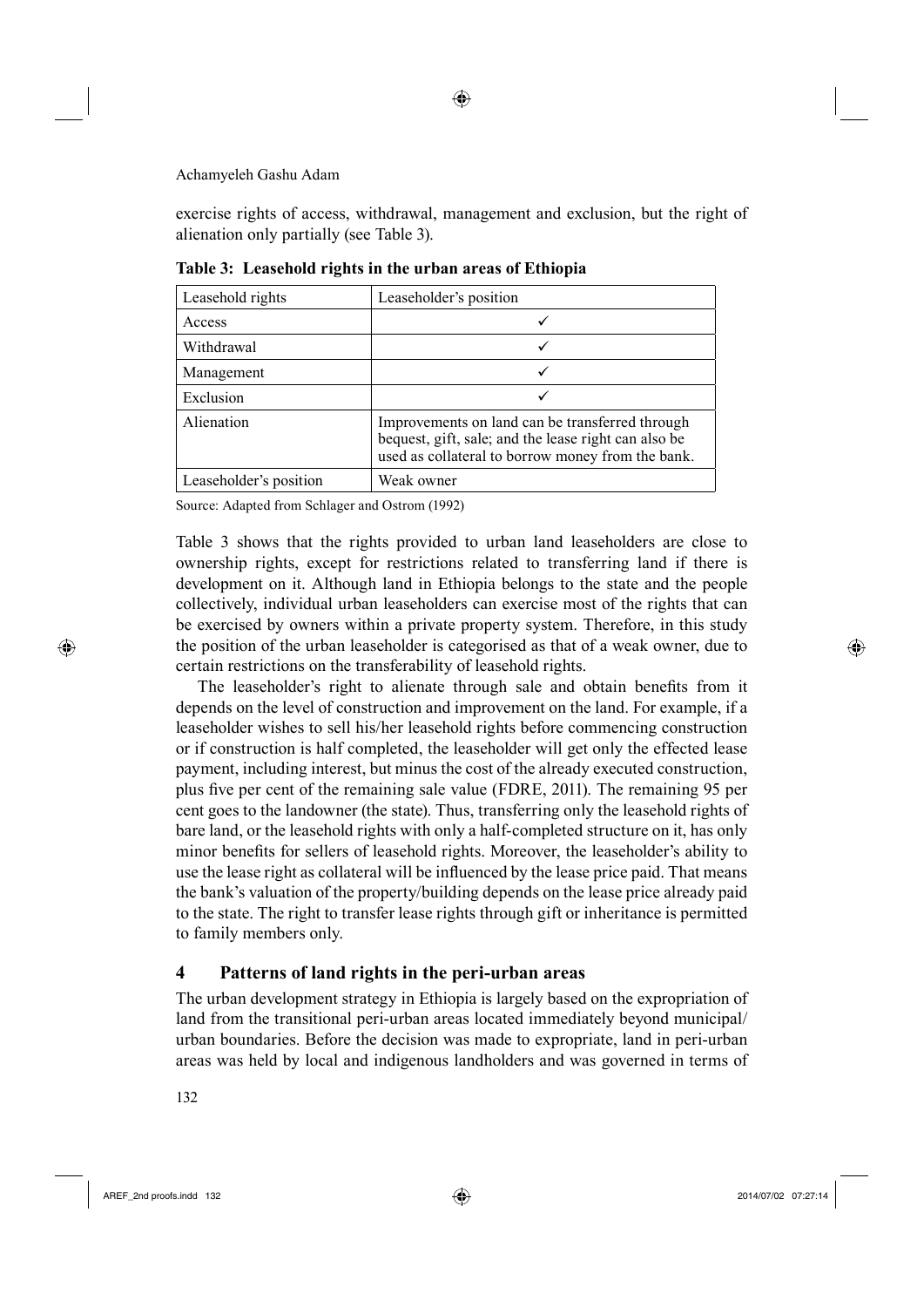◈

a rural land-holding arrangement. The distinguishing features of rural and urban land-holding arrangements are clearly outlined in legislation. However, there is no clear-cut boundary between these two land-holding arrangements, and it does not always align with the usual spatial rural–urban demarcations, due to the continuous conversion of peri-urban areas into urban areas (Solomon & Mansberger, 2003). Land development or the conversion of land use from rural to urban in transitional periurban areas involves an institutionalised change in terms of land rights and transfers. Therefore, the land-holding arrangement in peri-urban areas is in a perpetual state of flux, as urban areas expand into the surrounding peri-urban territories.

In peri-urban areas, the land-holding system is governed by rural legislation and institutions. Landholders in the area are expected to exercise holding rights similar to those of rural landholders, which have no time limit. In practice, however, as the land is claimed through urbanisation, the local government/city administration expropriates the land from peri-urban landholders and transfers it to urbanoriented individuals/companies (private residential house developers, real estate developers, government organisations, etc.) through lease contracts. Expropriation is a widespread practice in Ethiopia's peri-urban areas. In terms of expropriation legislation, the state has the power to expropriate land and to offer compensation if it is in the public interest (FDRE, 2005a). State expropriation is the predominant tool used to convert land use from rural to urban, in peri-urban areas.

The rural–urban dichotomy of the land-holding arrangement forces the government/city administration to expropriate and re-assign land rights every time urban areas expand into transitional peri-urban areas. The re-assignment of land rights from peri-urban areas for urban development purposes passes through three major steps (see Figure 4): 1) land expropriation by the government/city administration from peri-urban areas; 2) changing the land-holding arrangement to a leasehold right system; 3) transferring land between the government/city administration and potential leaseholders – obviously, the potential leaseholders are not the original peri-urban landholders. That means the subjects of right holders will change immediately after the area is included into urban territory and and expropriation decision has been made.

**6 133** 

⊕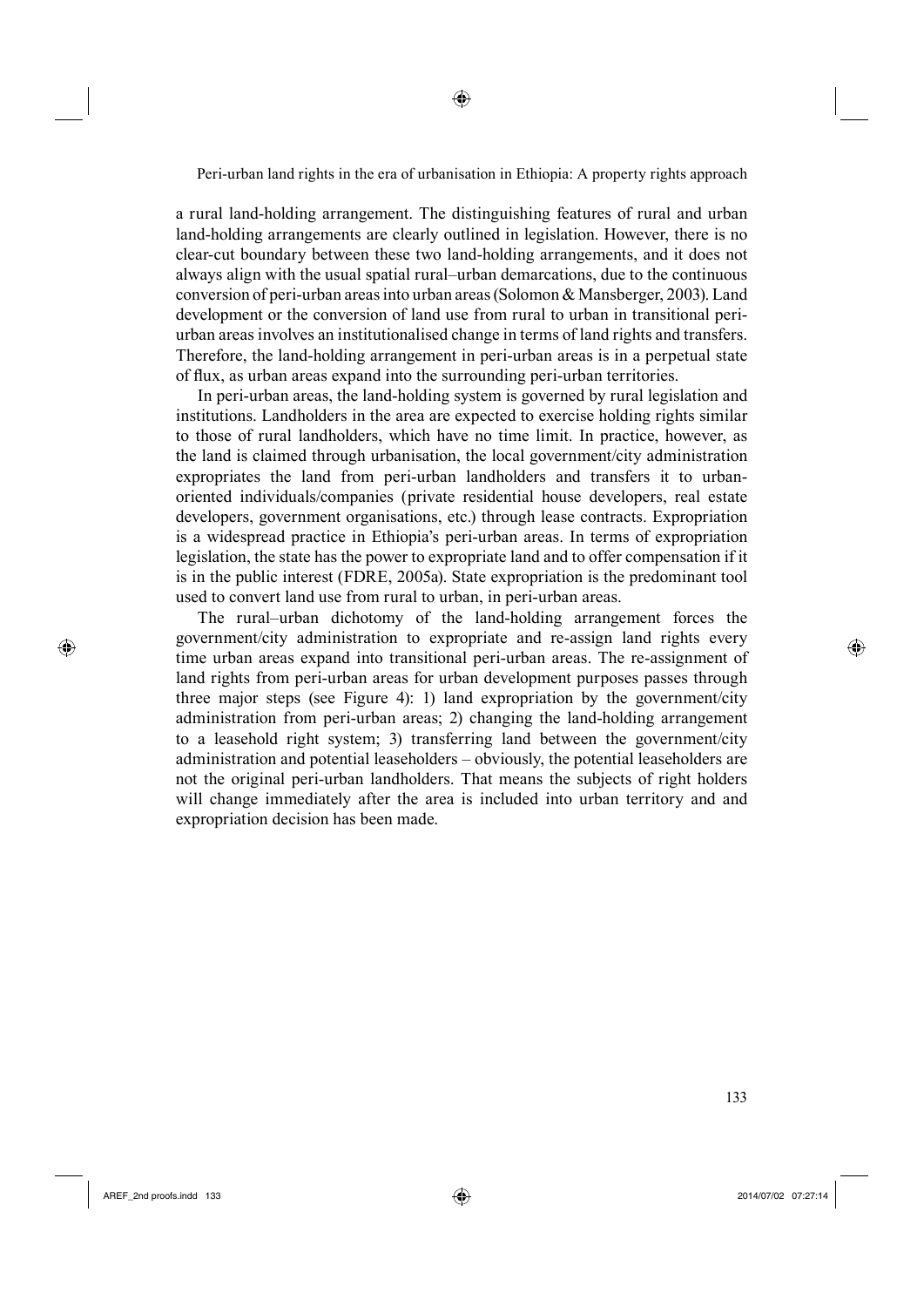⊕

Achamyeleh Gashu Adam



**Figure 4: The process of man-to-land connection change in peri-urban areas of Ethiopia**

Source: Author.

⊕

As illustrated in Figure 4, the peri-urban land governed by the rural land-holding arrangement restricts use to agricultural purposes. Transferability is limited to family members, through bequests (inheritances) and gifts. Once the land is expropriated by the government and transferred through lease contract to the potential leaseholder for urban purposes, the leaseholder enjoys a thicker bundle of rights compared to those of the original peri-urban landholder. For instance, urban land leaseholders can sell the lease right and can use it as a mortgage for borrowing money from the bank.

Another challenge and gap on the peri-urban land rights emanates from the omission of the duration of rural holding rights. Neither in the federal nor in the regional rural land-holding arrangement legislation is any mention made of the duration of holding rights (Dessalegn, 2004). The omission of the duration of holding rights entitles the government/city administration to take land from periurban landholders for urban development purposes at any time, thus creating tenure insecurity. Landholders in peri-urban areas are never certain for how long they can keep their holding rights, thus creating the impression that they are temporary. Hence, land which is in high demanded (for improved, high-value urban development purposes) is taken and transferred to urbanites with thicker rights to practise. Local or indigenous peri-urban landholders, on the other hand, receive compensation calculated for agricultural land, without taking into consideration the value of any future development on the land.

5134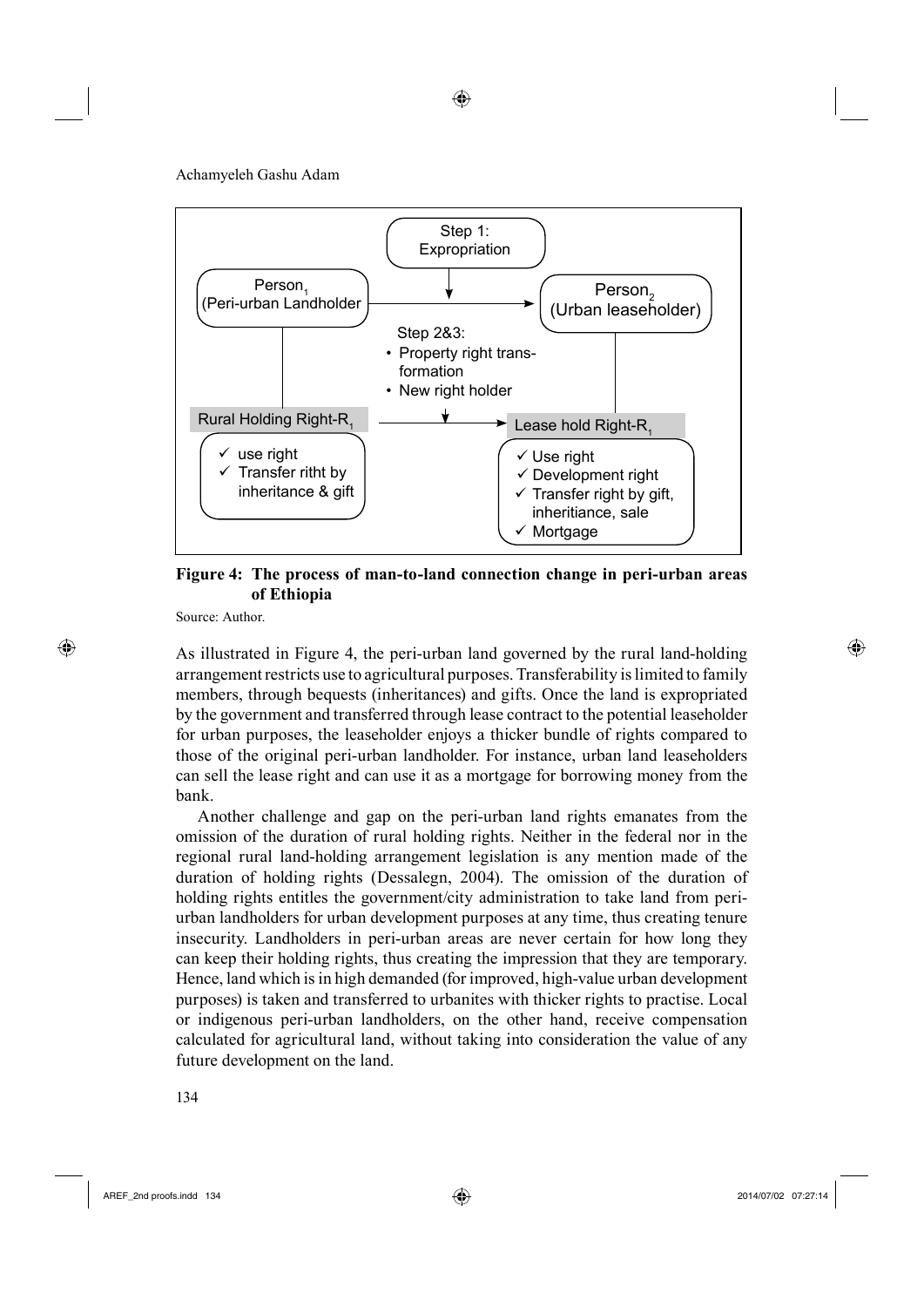◈

Therefore, the rapid rate of urbanisation and the resulting high demand for land for urban purposes have resulted in frequent instances of land dispossession and cases of land contestation in peri-urban areas. In addition, mechanisms to convert peri-urban land rights held by local peri-urban landholders/farmers into urban rights are non-existent in this process of urbanisation. This proves that local peri-urban landholders do not benefit from the increasing value of land and urban development. Land re-assignment and allocation from peri-urban areas seem skewed in favour of urbanites. The vast majority of local peri-urban landholders, who are poorly educated and used to engage in agricultural activities, seem at great risk of losing their livelihood in the face of urbanisation. Thus, the overall process and implementation of urban development has the potential to generate widespread tenure insecurity and land disputes between municipalities and local peri-urban landholders.

# **5 Conclusion and recommendation**

The property rights analytical framework is useful for explaining and detailing both rural and urban land rights in Ethiopia. This study found that the land rights exercised by urban leaseholders are thicker and more similar to the rights of owners in a private property system, than they are to the rights exercised by rural landholder. Moreover, the study investigated the defeciencies of transforming rural land-holding arrangements into urban leasehold systems in transitional peri-urban areas adjacent to municipal boundaries.

Urban expansion and development in peri-urban areas involve a constant change in land-holding arrangements and in the transfer of land rights to new recipients through lease contracts. Land in peri-urban areas is constantly being transferred from the original peri-urban landholders to urban leaseholders through governmentcontrolled expropriation. Although the land in the specific area is held by those who are engaged in agricultural activities for their livelihood, the land is in high demanded for urban development purposes. To satisfy those demands, the government takes and transfers the land to urbanites, granting them thicker rights when it comes to practices such as the right to use, develop, transfer by gift, bequeath and sell land, than the original peri-urban landholders were entitled to. Therefore, original landholders engaged in farming activities have clearly become temporary landholders, who say with certainty how long they will keep their holding rights.

This study also found that the land holding arrangement in Ethiopia favours urbanites, rather than people from the rural/peri-urban areas – particularly as regards the transferability of land rights. Land rights in peri-urban areas cannot be sold or assigned a higher value by local peri-urban landholders themselves, except as a gift or an inheritance to family members, to use for the same agricultural purposes. Moreover, sooner or later land in peri-urban areas adjacent to municipal boundaries is expected to be expropriated by the municipal authority/government for development purposes. Then, high-value urban land will be transferred to urban-oriented leaseholders with better and more relaxed land rights, which can be exercised through lease agreements.

⊕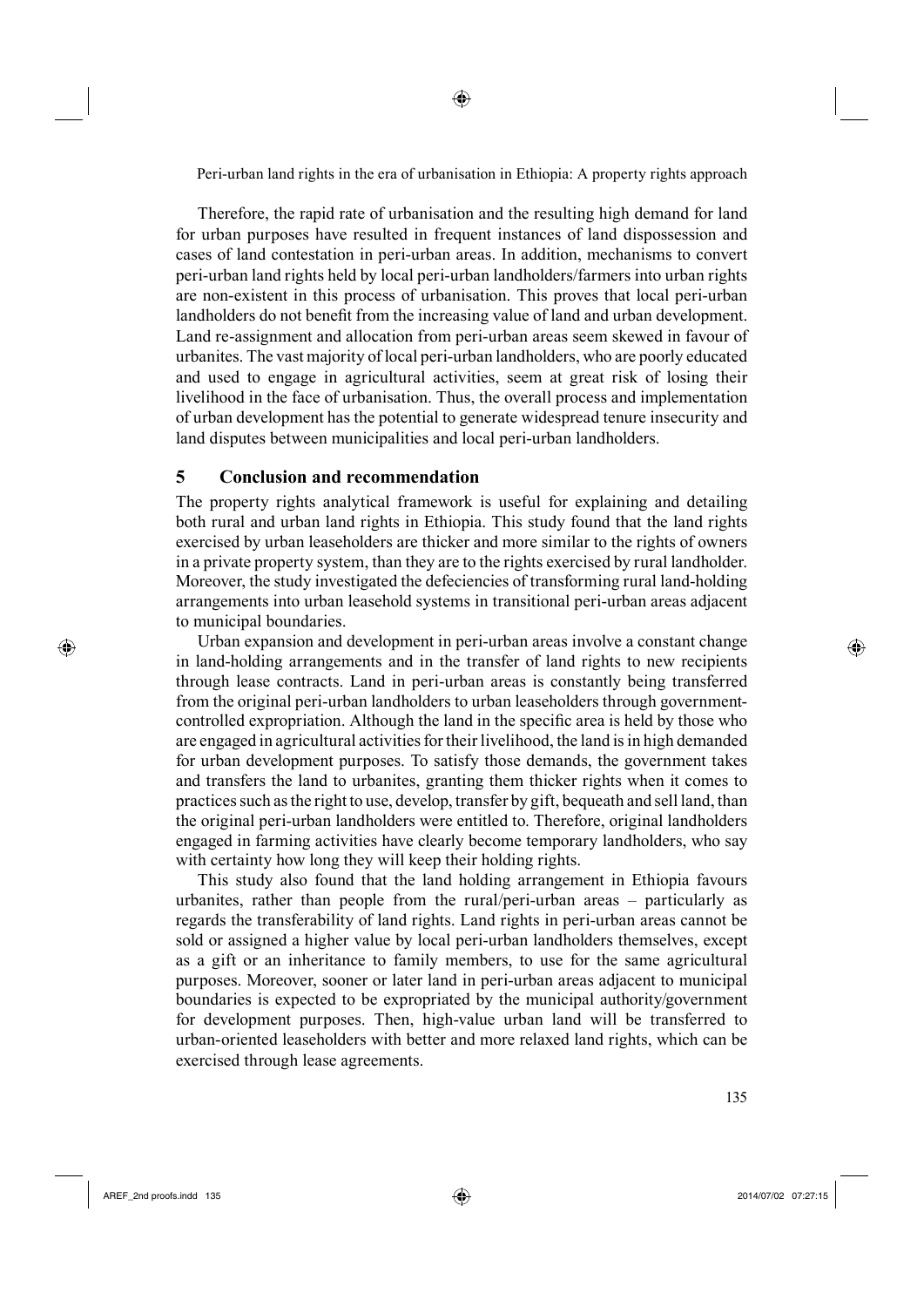Finally, the issues raised in this research may provide an updated account of policy changes with regard to land rights in peri-urban areas of Ethiopia. Also, the article offers a foundation for further discussion and academic research. Further studies may include how peri-urban landholders' rights can be brought into line with urban land rights, so that they can also benefit from the urban development programmes, rather than merely receiving cash compensation calculated based on the value of agricultural land.

◈

#### **Biographical note**

**Achamyeleh Gashu Adam** (agachamyeleh@gmail.com) is currently a PhD Fellow in Real Estate Planning and Land Law at the Royal Institute of Technology (KTH), Stockholm, Sweden and lecturer, Institute of Land Administration, Bahir Dar University, Ethiopia.

#### **Acknowledgment**

I thank Associate Prof. Peter Ekback, Prof. Hans Mattsson and Dr. Jenny Paulsson for their input and patience in reading multiple drafts of this article. My utmost thanks also go to Dr. Franklin Obeng-Odoom, Editor of *African Review of Economics and Finance* (AREF) and the two anonymous referees for their invaluable comments on the earlier drafts of this work. Any errors in this article remain my own.

### **References**

⊕

- Adal, Y. (2002). 'Review of landholding systems and policies in Ethiopia under the different regimes', Ethiopian Economic Association, Working paper No.5/2002, Addis Ababa.
- Adam, A.G. (2011). *Peri-urban land tenure transformation in Ethiopia*, VDM Verlag Dr. Muller GmbH & Co. KG, Saarbrucken, Germany.
- Alchian, A. and Demsetz, H. (1973). 'The property rights paradigm', *Journal of Economic History*, vol. 13, no.1, pp. 16–27.
- Ambaye, D.W. (2012). 'Land rights in Ethiopia: Ownership, equity and liberty in land use rights', FIG Working week, Rome, Italy, 6–10 May 2012.
- Amhara National Regional State (ANRS) (2006). 'Rural Land Administration and Use Proclamation', *Amhara National Regional State Proclamation No. 133/2006, Zikir Hig.*  Bahir Dar, Ethiopia.
- Aredo, D. (2003). 'Review of theories on land tenure and country experiences', The Ethiopian Economic Association Working Paper series no. 4, Addis Ababa.
- Boydell, S. and Arvanitakis, J. (2012). 'Five questions on the republic', *Altitude: An*

*e-Journal of Emerging Humanities Work*, vol. 10, no.1, pp. 1–22.

- Bromley, D.W. (1989). 'Property relations and economic development: The other land reform', *World Development*, vol. 17, no. 6, pp. 867–877.
- Cole, D.H. and Ostrom, E. (2012). 'The variety of property systems and rights in natural resources', in Cole, D.H. and Ostrom, E. (eds.). *Property in land and other resources*, Lincoln Institute of Land Policy, Cambridge, pp. 37–66.
- Cotula, L. and Neve, B. (2007). 'The drivers of change', in Cotula, L. (ed.). *Changes in customary land tenure systems in Africa*, Russell Press, UK, pp. 15–34.

5136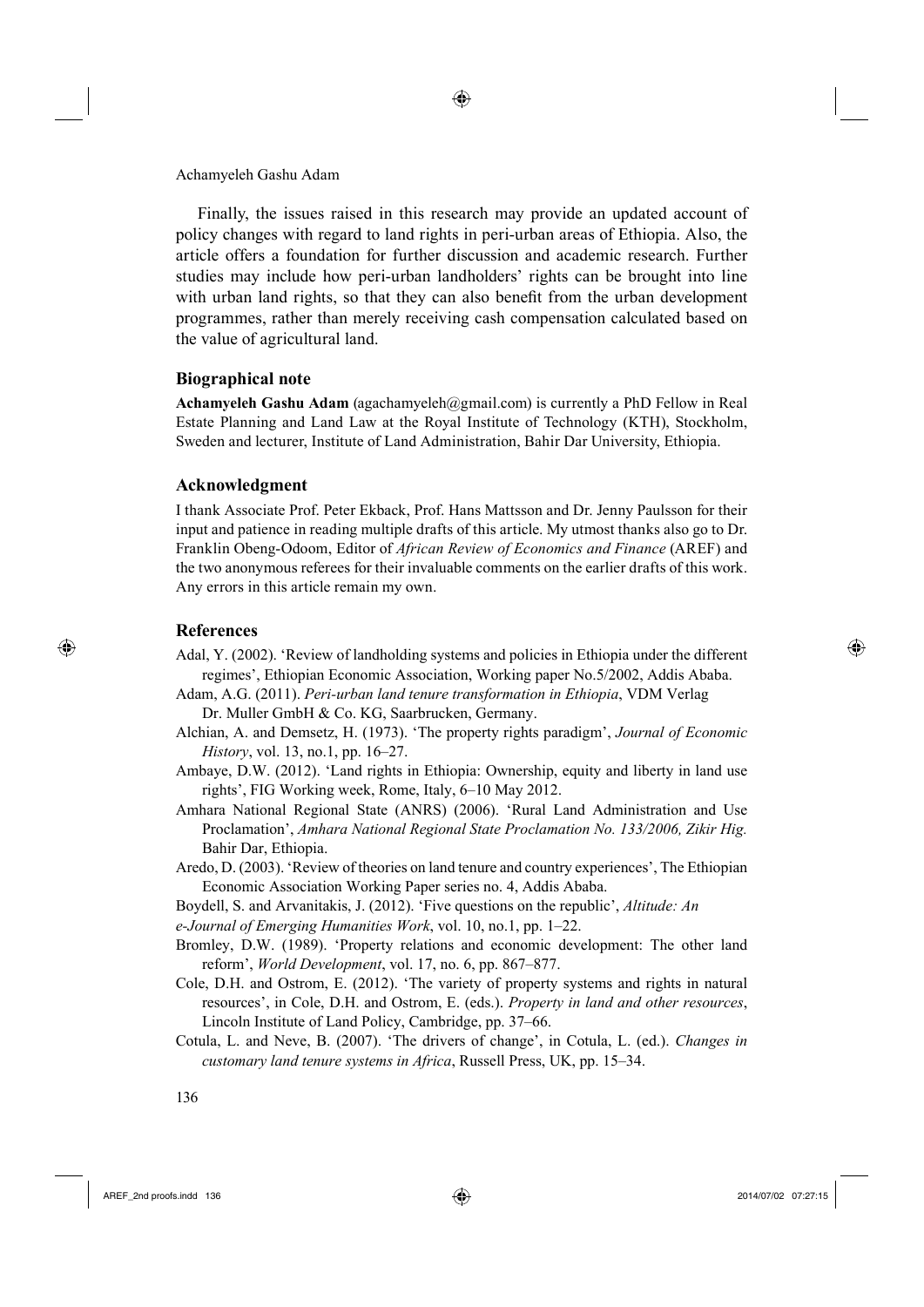◈

- Crewett, W., Bogale, A. and Korf, B. (2008). ʻLand tenure in Ethiopia: Continuity and change, shifting rulers, and the quest for state control', CAPRi Working Paper No. 91, International Food Policy Research Institute, Washington, DC.
- Deininger, K. (2003). *Land policies for growth and poverty reduction*, World Bank and Oxford University Press, Washington, DC.
- Demsetz, H. (1967). 'Towards a theory of property rights', *The American Economic Review*, vol. 57, no. 2, pp. 347–359.
- Dessalegn, R. (2004). 'Searching for tenure security? The land system and new policy initiatives in Ethiopia', Discussion Paper no. 12, Forum for Social Studies, Addis Ababa. Ekbäck, P. (2009). 'Private, common, and open access property rights in land: An
- investigation of economic principles and legislation', *Nordic Journal of Surveying and Real Estate Research*, vol. 6, no. 2, pp. 57–74.
- FAO (2002). *Gender and land tenure*, Food and Agriculture Organization of the United Nations (FAO), Rome.
- Federal Democratic Republic of Ethiopia (FDRE) (1995). Constitution of the Federal Democratic Republic of Ethiopia (FDRE), *Federal Democratic Republic of Ethiopia Proclamation No. 1/1995, Negarit Gazeta*, Addis Ababa, Ethiopia.
- Federal Democratic Republic of Ethiopia (FDRE) (2005a). Expropriation of Land Holdings for Public Purpose and Payment of Compensation Proclamation, *Federal Democratic Republic of Ethiopia Proclamation No. 455/2005*, Addis Ababa, Ethiopia.
- Federal Democratic Republic of Ethiopia (FDRE) (2005b). Rural land administration and use proclamation, *Federal Democratic Republic of Ethiopia Proclamation No. 456/2005*, Addis Ababa, Ethiopia.
- Federal Democratic Republic of Ethiopia (FDRE) (2011). Urban Lands Lease Holding Proclamation, *Federal Democratic Republic of Ethiopia Proclamation No. 721/2011, Negarit Gazeta*, Addis Ababa, Ethiopia.
- Hardin, G. (1968). 'The tragedy of the commons', *Science*, vol. 168, pp. 1221–1312.
- Henssen, J. (1995). 'Basic principles of the main cadastral systems in the world', in *Proceedings on Modern Cadastre and Cadastral Innovations*, FIG Commission 7 Working Group Cadastre 2014, 16 May 1995, Delft, The Netherlands.
- Jemma, H. (2004). 'The politics of land tenure in Ethiopian history: Experience from the south', XI World Congress of Rural Sociology, Trondheim, Norway, 25–30 July.
- Libecap, G.D. (1989). *Contracting for property rights*, Cambridge University Press, New York.
- Makki, F. and Geisler, C. (2011). 'Development by dispossession: Land grabbing as new enclosures in contemporary Ethiopia', International Conference on Global Land Grabbing, University of Sussex, 6–8 April.
- Mattsson, H. (2004). *Property rights and registration in a perspective of change.* MIIGAiK University, Moscow.
- Obeng-Odoom, F. (2011). Special Issue of African Review of Economics and Finance Editorial, 'Urbanity, urbanism, and urbanisation in Africa', *African Review of Economics and Finance*, vol. 3, no. 1, pp. 1–6.
- Ostrom, E. (1999). 'Private and common property rights', Workshop in Political Theory and Policy Analysis and Center for the Study of Institutions, Population, and Environmental Change, Indiana University.

AREF\_2nd proofs.indd 137 2014/07/02 07:27:15

⊕